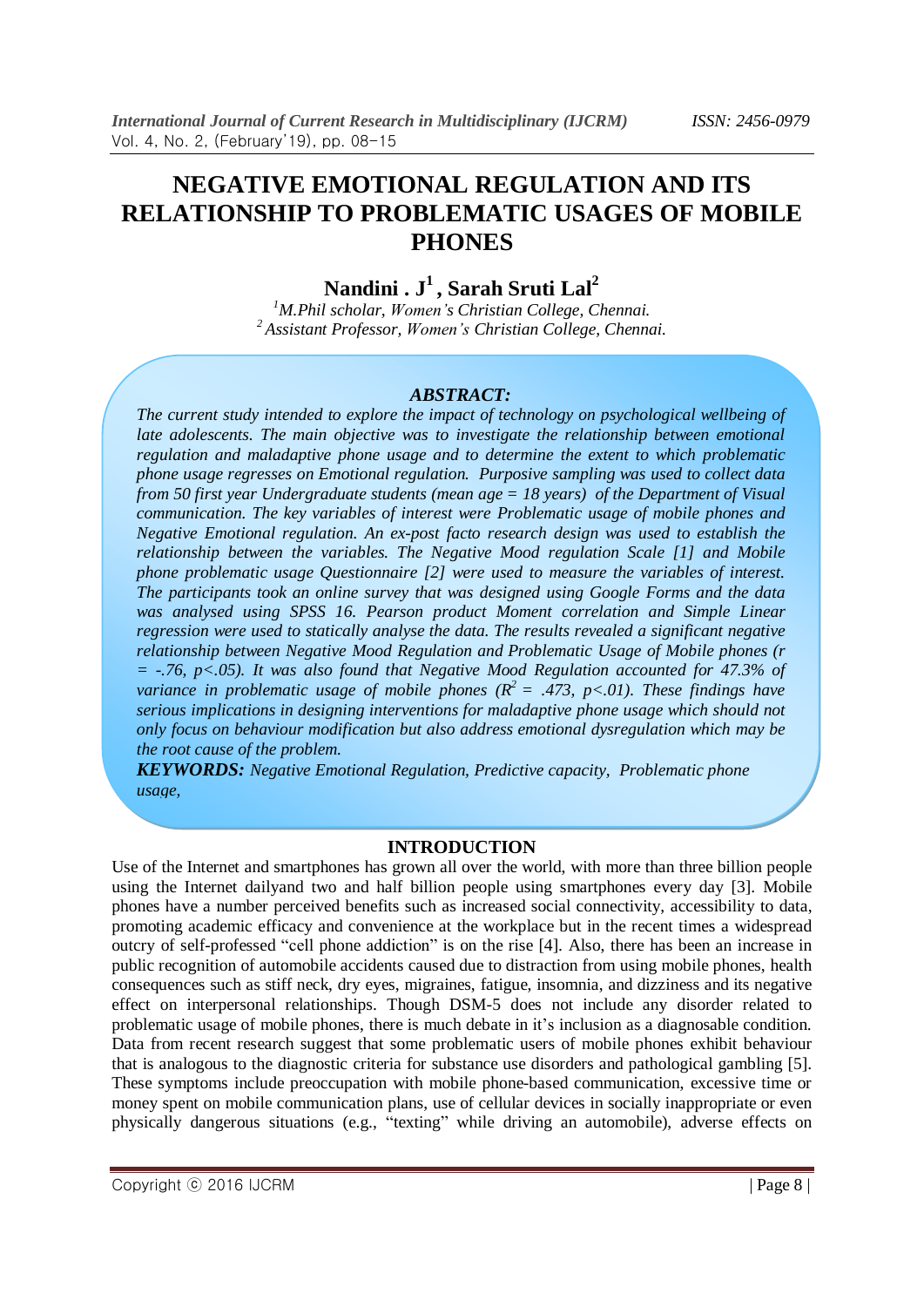relationships, increased frequency or duration of mobile phone communication, and anxiety when separated from one's telephone or when without an adequate cellular signal [2]

It is is important to note that individuals are not addicted to mobiles per se, rather they are addicted to the entertainment and communication that technology offers. Definitions of mobile phone addiction is varied. It may encompass inability to regulate use, resulting in negative physical, psychological and financial consequences and also signs of craving, tolerance, withdrawal symptoms and functional impairment [6]. Tolerance is likely to lead to increasing amounts of usage of the device to achieve the same level of gratification[7]. Withdrawal symptoms include irritability, depression, and annoyance when the user is unable to use the Internet or mobile phone, while at the same time engaging in obsessive thinking or fantasies about using the technology to reduce withdrawal symptoms.

Thus it is well established that mobile phone usage can produce psychological disorders in certain type of users. Future research will have to focus on the risk and preventive factors. Personality appears to be one risk factor, with Borderline personality disorder being the most prevalent among this population, followed by Antisocial personality disorder [8]. Another risk factor appears to be a history of affective disorders such as anxiety and depression. Thus psychological disorders can not only be consequences but can also be causal factors in the development of maladaptive phone usage [9]. Keeping in mind the relationship between emotional states and compulsive use of mobile phones, the present study aims to establish a link between emotional dysregulation and problematic usage of mobile phones .

### **1.1. Emotional Regulation (ER)**

Emotion is defined as "episodic, relatively short-term, biologically-based pattern of perception, experience, physiology, action and communication that occur in response to specific physical and social challenges and opportunities" [10]. This lends itself to view emotion as consisting of various component processes such as subjective feelings, expressive motor behaviour, cognitive appraisal, physiological arousal, readiness to take particular actions in response to internal or external events and the resultant communication that occurs to name a few.

We are constantly bombarded with emotion provoking stimuli but it is only occasionally that we manifest full blown emotional response suggesting that there is a constant overriding of spontaneous emotional displays which is nothing but Emotional regulation. Emotional regulation is the process of manipulating the trajectory of an emotional response and it may be a conscious or an unconscious process [11].

One model of understanding the emotion generation process is the modal model which comprehensively unites commonalities of multiple approaches of understanding emotions [12]. It begins with a psychologically relevant situation (external or internal) followed by direction of attention towards it, appraisal of the situation"s meaning in relation to the individuals active needs and goals, and finally change in the emotional, mental or physical behaviours of emotional expression. This model also allows us to study emotion regulation corresponding to sequence of the emotion generation process (See Figure1.1).

Literature provides strong evidence for the importance of emotional regulation. A disagreement between the emotion and an event can have serious interpersonal, intrapersonal and physical difficulties. Emotions of the wrong intensity, duration and frequency in inappropriate situational contexts lead to maladaptive biased cognition and behaviour responses. The instances of emotions being unhelpful are abundant such as anger leading to harm of self or others, sadness leading to under-productivity, etc. This motivates the necessity of regulating the emotional responses to reach one's active goals [12]

## **1.1.1. Components of Emotional Regulation**

There is no universality in the definition of ER and its components. This has led to inconsistencies across empirical research in the assessment, level of analysis and methods of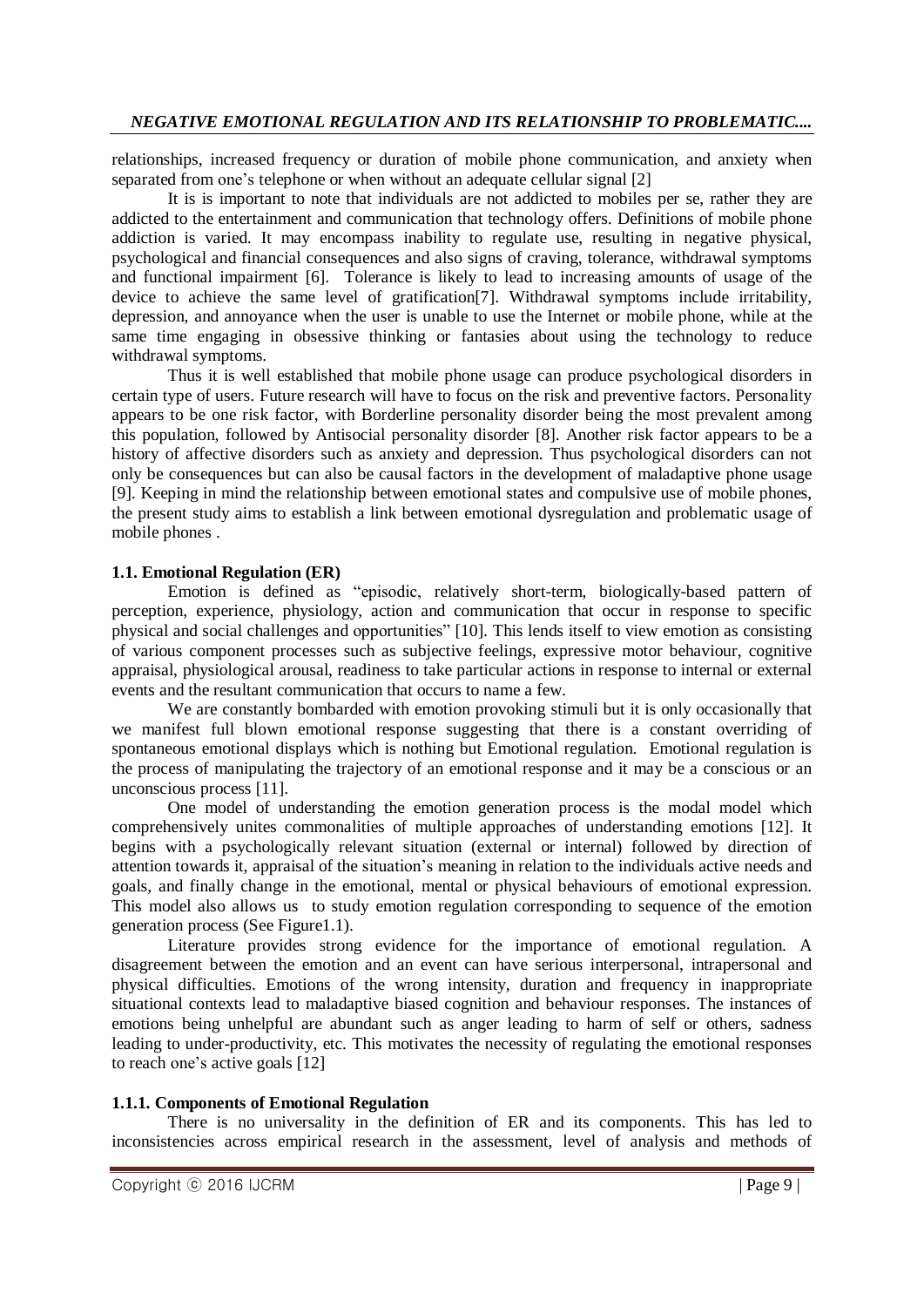investigation of ER. For the present study, we consider MacDermott's components of ER: They are emotional control, emotional self-awareness and situational responsiveness. The first is the capacity for controlling outward expression of emotions and inner feeling states. Self-awareness is the degree to which one is aware of the intensity, duration, latency, frequency, consequences and appropriateness of an emotion. The third component is the ability to respond appropriately to social cues called as situational responsiveness [13]

## **1.1.2. Strategies of emotion regulation**

Another way to conceptualise emotional regulation is look at the strategies used in ER. According to J.J. Gross, there are two methods of performing ER depending on where in the emotion generation paradigm it happens. Antecedent focused ER is used before the emotional response has become active [12] An example would be cognitive reappraisal, where one redefines the meaning of emotional cues to change its impact. In response focused ER, the emotional response has already become active. Emotional suppression is an example that involves inhibition of an emotion-expressive behaviour [13]

## **1.2 . Negative mood regulation and Maladaptive phone usage**

It is posited that beliefs about one"s inability to regulate negative emotions is linked to a range of clinical disorders including substance abuse, generalised anxiety disorders, PTSD and compulsive behaviours [14]. The thread linking negative mood regulation and problematic usage of mobile phones is not yet researched deeply. But there are increasing number of studies that draw an association between poor emotional regulation and dependence on substance [15].

Successful mood regulation is often equated with the use of adaptive coping strategies such as cognitive re-appraisal, seeking social support and problem oriented approaches. These are believed to be associated with positive psychological outcomes such as reduced stress and subclinical symptoms of psychopathology [7]. However, use of maladaptive strategies such as denial, avoidance and displacement predicts a range of negative behavioural and psychological issues such as substance dependence, anxiety and depression. But there is no clear understanding about the individual differences in the usage of adaptive vs maladaptive coping strategies.

Research has unveiled that individuals who show signs of mobile phone addiction are poor in regulating negative affect [9]. When confronted with troubling situations such as loneliness, frustration, or interpersonal problems, they readily turn towards technology that offers a safe refuge from the hassles of everyday life [16]. Especially virtual reality applications on the mobile phones create a sense of connectedness with others through online games or social media channels but paradoxically alienate the person from the real world. This is called as

"internet Paradox" [15]. Thus using mobile phones as a means of distracting oneself from difficult situations is a maladaptive mood regulation strategy that can have long term consequences such as as a poor experience in handling interpersonal difficulties that shrinks one"s repertoire of adequate emotional responses.

Another maladaptive coping strategy is emotional suppression which may offer short term benefits but can have serious negative ramifications in the long run. Studies have reported that techno dependence helps people nullify strong emotions, resulting in blunt affect which causes serious inter personal and intrapersonal difficulties [12]. Seeking social support has often been considered to be an adaptive coping strategy but it has its limitations keeping in mind an intrinsic dependence behaviour associated with it [7]. People who use phones maladpatively are likely to overexploit the accessibility that it offers by constantly turning towards people in the face of distress Though social support boosts well being, the kind and type of support matters .It has been found that some individuals are likely to engage in addictive texting where they constantly update significant others about their life situations, eliciting sympathy and support. In extreme cases it creates a strong need for approval and reliance on a significant figure. Such individuals are unable to even take minor decisions without consulting multiple people via text messages or calls (Liamng, 2011).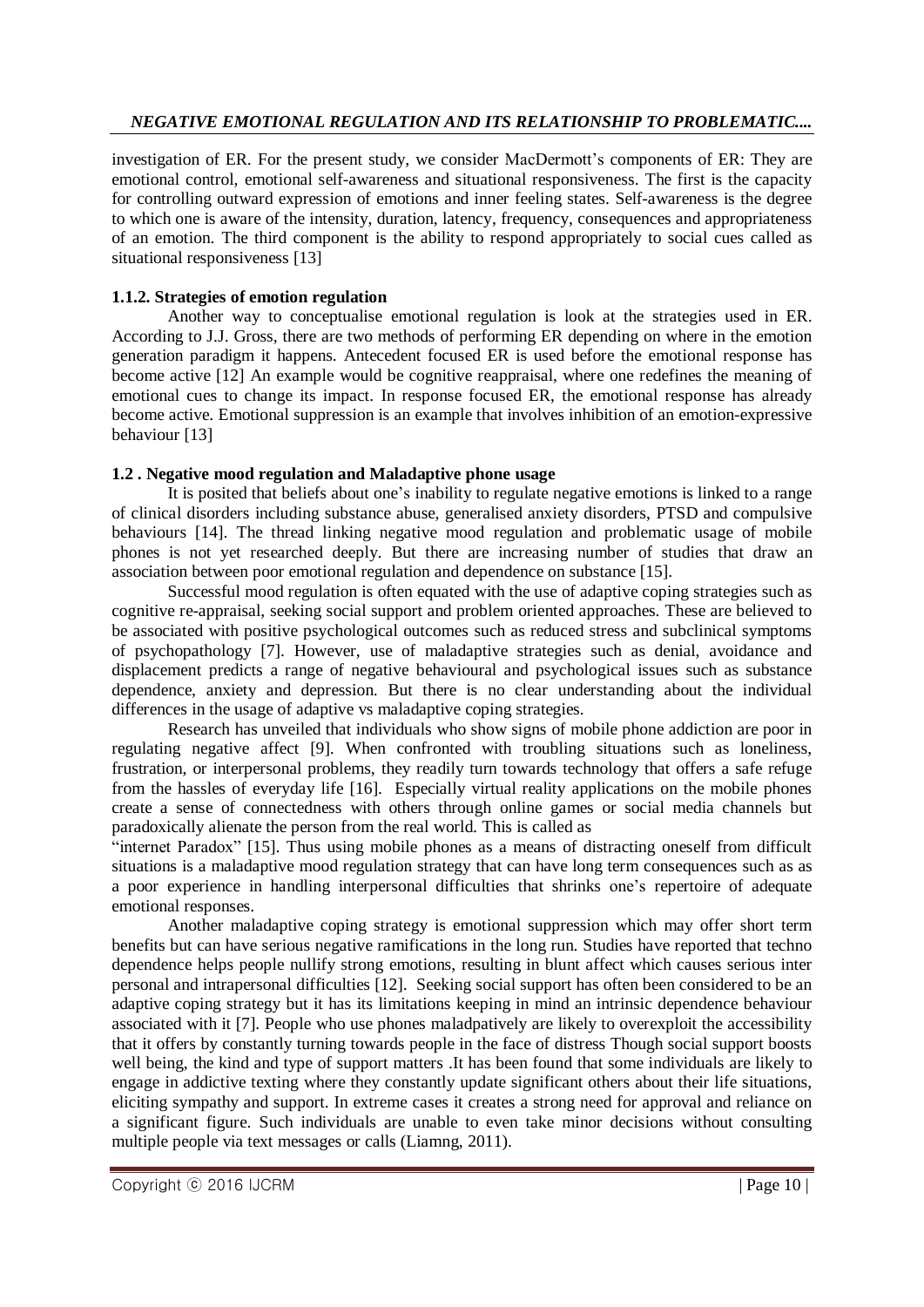Recent research has begun to explore compulsive Mobile phone checking as a way of dealing with anxiety invoking obsessions [17]. There are new records of OCD patients who deal with their obsessions though compulsive mobile phone checking (unlocking and locking the phone a certain number of times, changing the screen saver a certain number of times, calling a specific number of people, texting using specific words etc..). Thus mobile phones appear to be readily available objects that draw compulsive behaviour in people Vulnerable to Obsessive Compulsive Disorders [8]. Also, There is a growing tendency of excessive mobile phone users to deal with anxiety provoking situations such as Threatening thoughts and Images (people are going to laugh at me, I am going to fail, I am worthless….) by submerging themselves in the various application of smart phones. This Avoidance behaviour is reinforcing, creating a vicious cycle.

Not only does mobile phone dependence promote less efficacious coping strategies such as suppression, denial and attentional deployment but it also reduces the likelihood of a person using cognitive reappraisal which is considered to be the most adaptive strategy where the person alters the meaning attached to the situation so as to see it as less threatening or disturbing .Overall, it can be concluded that problematic usage of mobile phones has a negative impact on the regulation of emotions effectively. It promotes short term gratification and less functional responses rather than helping the person deal with an emotion provoking situations at a deeper level by expanding self awareness and employing response modulation strategies.

#### **NEED FOR THE STUDY**

Mobile phone being considered an "affective technology" is deeply connected to the emotional lives of users and is a powerful tool in Cyber Psychology. But very little scientific research has been done on it"s usage and associated psychopathology, especially in a developing country such as India. It has addictive properties with it's innumerable applications such as music, games, news and information and videos which may have serious emotional ramifications. Significant research has done been done on Mobile phone usage and it's relationship to Depression, isolation, anxiety and self-esteem (Belshare, 1999) but it"s relatedness to Emotional regulation is scarcely researched upon. The current study aims to close this gap in literature by trying to establish the predictive capacity of Emotional Regulation on Problematic Phone usage.

## **METHOD**

Purposive sampling was used to select fifty first year undergraduate female students ( $M_{\text{age}} =$ 18.3 years, age range: 17 - 20 years) of the Department of Visual Communication at Women"s Christian College, Chennai. The rationale for choosing students from the Visual Communication department was due to their course work (animation, designing, short filmmaking etc..) that requires them to constantly be in touch with technology (mobile phones, computers). This increases their chance of using mobile phones maladpatively.

#### **3.2. Tools Used**

**3.1. Sample**

## **3.2.1. Negative Mood Regulation Scale (NMR) (Catanzaro & Mearns, 1990):**

Negative Mood Regulation Scale is a 30-item questionnaire that measures generalised expectancies for alleviating negative moods. Participants are asked to indicate the degree to which they believe their use of various coping strategies alters their negative moods. For each item, participants responded on a 5-point scale ranging from strongly disagree (1) to strongly agree (5). Sample items include, "I can do something to feel better;" and "I'll feel okay if I think about more pleasant times."

*Scoring*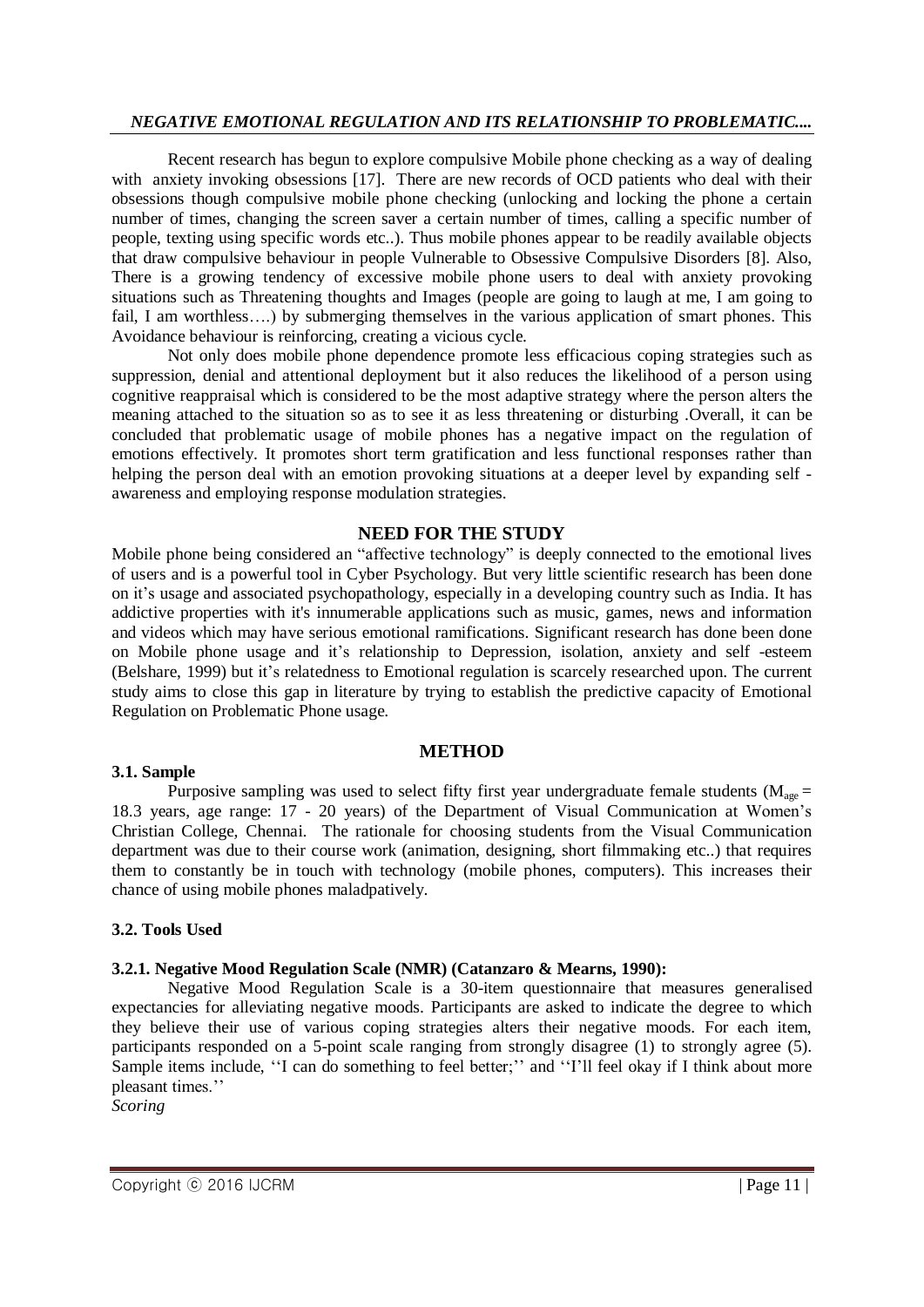Thirteen items were reverse scored and a total cumulative score was obtained by adding the rating for all items . Higher the score on the NMR scale, stronger the belief that one can alleviate negative moods.

#### *Reliability*

The NMR Scale has a high level of internal consistency ( $\alpha$  = .86 to .92) and is a unifactorial scale. It has a good test-retest reliability over a two-week period  $(r = .67$  to .78) [1]

#### *Validity*

The scale has good construct validity as it correlates in theoretically predictable ways with measures of depression, anxiety, coping responses, and emotional states, and has demonstrated discriminant validity from social desirability, locus of control, and depression [1]

#### **3.2.2. Mobile Phone Problematic Usage Questionnaire (MPPUS) (Bianchi&Phillips, 2005):**

MPPUS is 24 item questionnaire designed to evaluate the many symptoms associated with maladaptive mobile phone usage such as mobile phone addiction, withdrawal symptoms and destructive effects on health, social, economic and vocational status. For each item, participants responded on a 5-point scale ranging from strongly disagree (1) to strongly agree (5). Sample items include "I lose sleep due to the time I spend on my mobile phone" and "I have received mobile phone bills I could not afford to pay".

#### *Scoring*

A cumulative sum is obtained by adding the rating for all items . Higher the score on the scale, the more problematic is the person's usage of mobile phones.

## *Reliability*

A test of internal reliability (Cronbach"s alpha) was calculated on the MPPUS to demonstrate the level of internal consistency among items. A Cronbach"s alpha of .93 was obtained, demonstrating a high level of internal consistency and suggesting that items are homogenous and related to the construct of "mobile phone problem use" (Philips, 2006). The test-retest reliability over a 5 week period was .56 (Kalhori, 2015). In another research, Takao et al. has reported that the Japanese translation of Mobile Phone Problem Usage Scale had good internal reliability (Cronbach"s alpha =.89), showing a high level of internal consistency.

#### *Validity*

To assess the construct validity of the MPPUS, the relationship between this questionnaire and other scales of mobile phone dependency were considered. One measure of mobile phone use is self-reported questionnaire called CPDQ. There was a strong positive correlation between the scores on the MPPUS and the CPDQ,  $(r = 0.70, p < 0.01)$ . Also, there was a significant and positive relationship between the total score of the questionnaire and the time spent on the mobile phone ( $r =$ .40,  $p < 0.001$ ).

Factor Analysis reveals the multidimensional nature of MPPUQ. Three factors including preoccupation, withdrawal symptoms and overuse of mobile phones were extracted and the factor loadings were satisfactory. These three factors were the same factors which were mostly obtained by the experts who did researches on behavioural addictions (Kalhori et al., 2015).

#### **PROCEDURE**

Data collection was done through online surveys where the two standardised questionnaires were typed out in Google forms software and the link was circulated through WhatsApp messages to the entire class of participants. Confidentiality agreement and a personal data sheet were also attached to the survey. The response channels were open for a week. Following the collection of data, the responses were analysed using SPSS 16.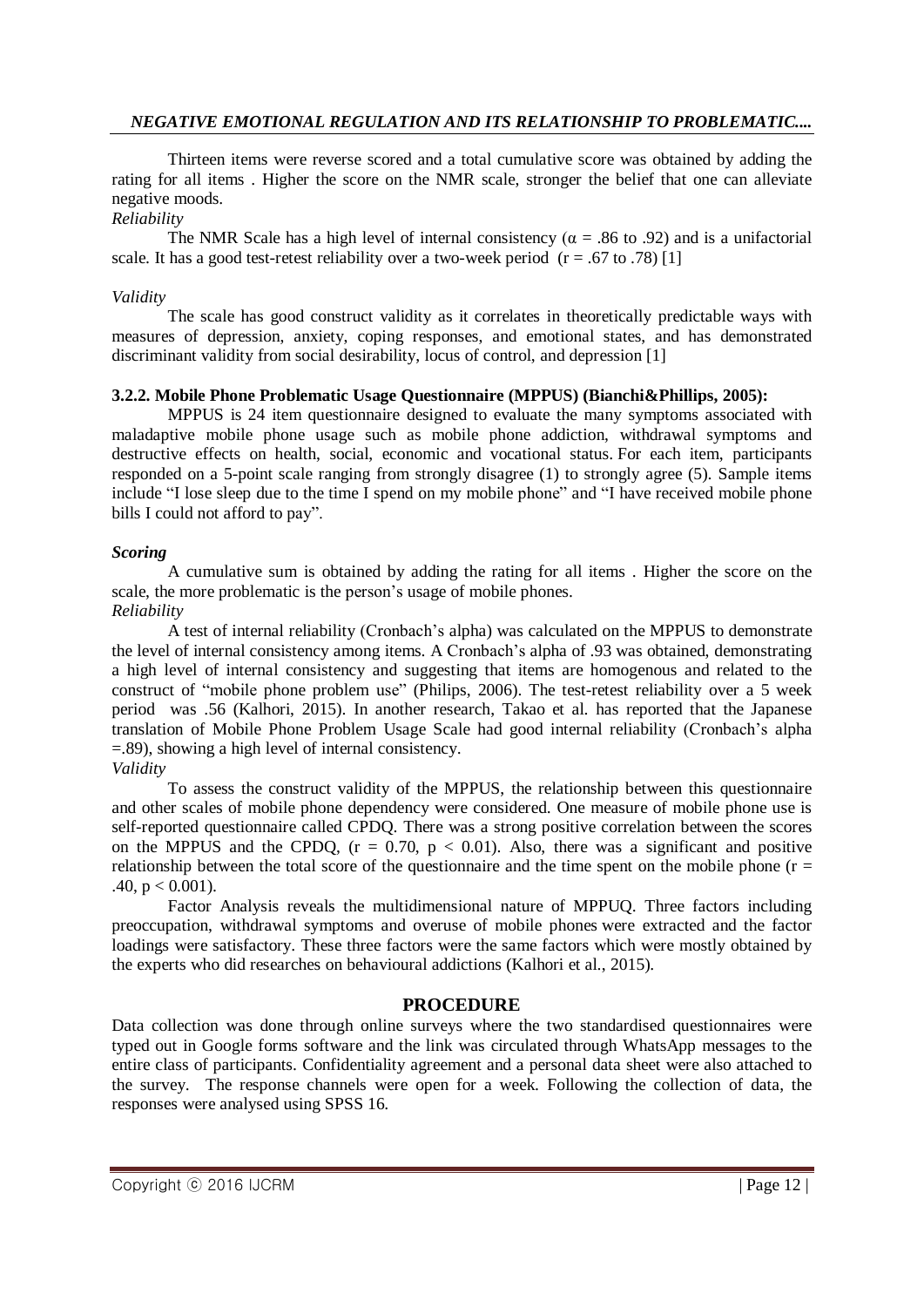#### **5. Statistical analysis**

- 1. Pearson product moment correlation for establishing relationship between negative emotional regulation and problematic mobile phone usage.
- 2. Simple linear regression to study the extent to which negative emotional regulation predicts problematic mobile phone usage.

## **RESULTS AND DISCUSSION**

*Table 1: Pearson product moment correlation between Negative emotional regulation and Problematic usage of mobile phones*

|   | <b>Measure</b>                        |         |         | M     | SD   |
|---|---------------------------------------|---------|---------|-------|------|
|   | <b>Negative Emotion</b><br>regulation |         | $-.76*$ | 93.54 | 3.24 |
| ↑ | Problematic Mobile<br>phone usage     | $-.76*$ | -       | 98.73 | 6.45 |

\* p<.05, two-tailed

Table 1 indicates that the mean score on Negative Emotion regulation scale ( $M = 93.45$ , n=50) is towards the lower end of the spectrum (which ranges from 78 to 102) indicating that the sample as a whole may experience difficulty in successfully alleviating negative mood. Also, their mean score on Problematic mobile phone usage (M= 98.73, n=50) appears to be on the higher end (range= 24 -120), implying signs of maladaptive phone usage.

The results also reveal a significant negative relationship between Negative emotional regulation and problematic mobile phone usage  $(r = -.76, p < .05)$ . This insinuates that, as individuals beliefs in their ability to successfully deal with negative emotion reduces, the likelihood of pathological mobile phone usage increases or vice versa. The findings are consistent with research studies that have found a positive relationship between depression, anxiety, guilt (the crux of which is Emotional dysregulation) and Mobile phone addiction [15].

| Model | Variables  |         |           |      | $R^2$ | Adjusted $R^2$ |
|-------|------------|---------|-----------|------|-------|----------------|
|       | Constant   | 198.47  |           |      |       |                |
|       | <b>NER</b> | $-2.27$ | $66.80**$ | .483 | .469  | .473           |

**Table 2: Negative emotional regulation (NER) as a predictor of Problematic usage of mobile phones**

\*\*p<.01

Table 2 indicates that Negative emotional regulation is a significant predictor of Problematic usage of mobile phones. A significant regression equation was found  $(F(1.50)=2.91, p<.001)$ , with an  $R^2$  = .473. This implies that 47.3% of variance in problematic usage of mobile phones can be predicted from one's inability to deal with negative emotions adequately. The results can be explained by the Process model of Emotional regulation. In the context of using mobile phones as a source of escape, people who have poor emotional regulation skills may actively engage in less efficacious methods of coping such as avoidance of distressing situations by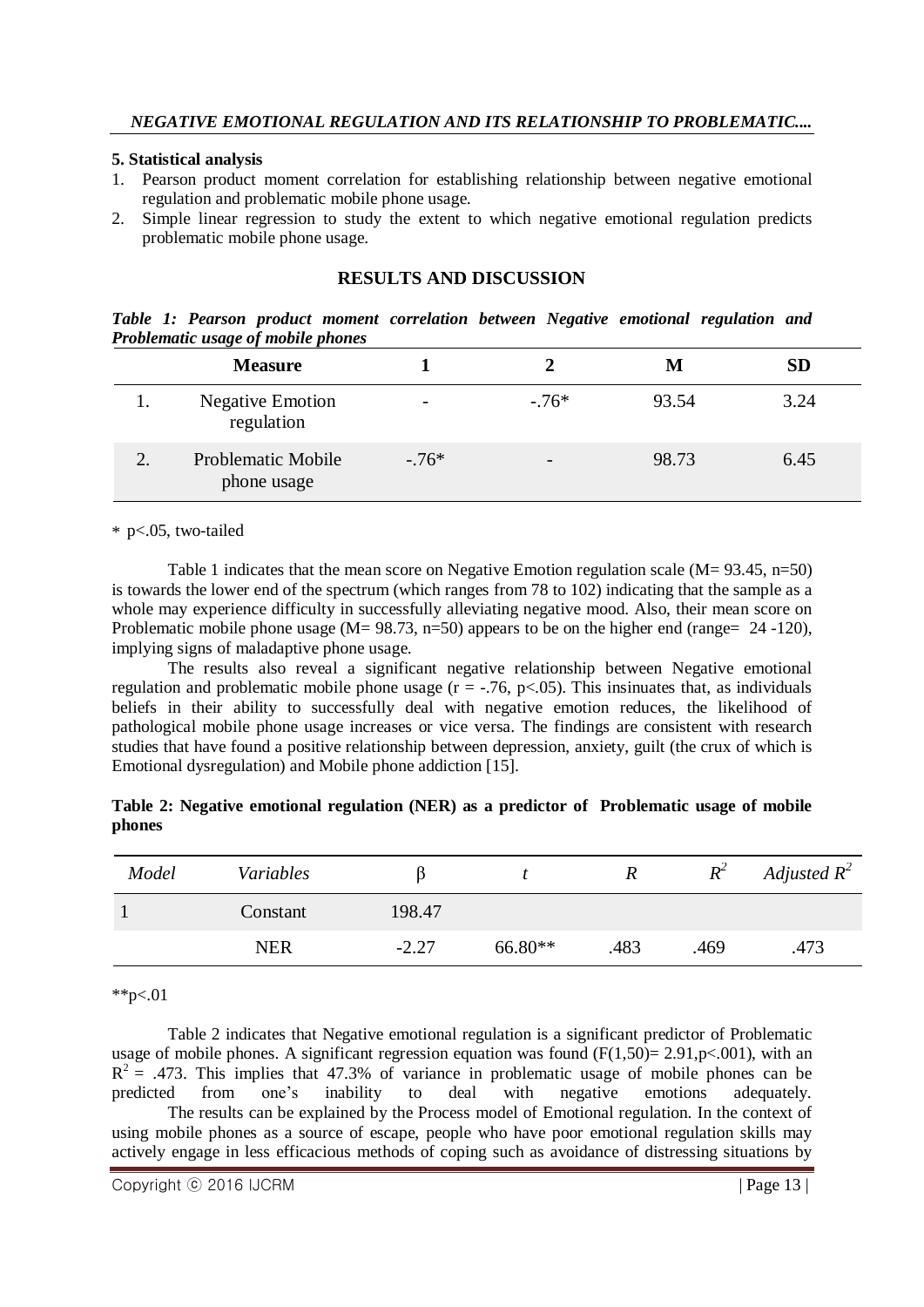opting to use the mobile phones, distracting themselves from negative thoughts by replacing it with mobile phone applications and suppression of intense emotions by choosing to rely on virtuality rather than reality. These strategies work at both the antecedent and response focused levels of emotional generation [12]

This is substantiated by the results of percentage analysis of scores on the Mobile phone problematic usage Questionnaire (Bianchi & Philips, 2005). Sixty five percent of people have reported "Strongly agree" to statements that indicate using mobile phones for alleviating distress such as "I have used my mobile phone to make myself feel better when I was feeling down" (distraction); "I have used my mobile phone to talk to others when I was feeling isolated" (Relying on virtual medium); and "There are times when I would rather use the mobile phone than deal with other more pressing issues" (avoidance). Further analysis reveals that 63% percent of these individuals lie on the 75th percentile in the Problematic usage of mobile phones and the bottom 30th percentile in the negative emotional regulation questionnaire. This implies that those individuals who have reported to use their mobile phones for alleviating negative emotions are also the people who are likely to manifest problematic phone usage and experience poor emotional regulation as a whole.

#### **CONCLUSION**

The results reveal that lack of belief in one's ability to successfully alleviate negative emotions significantly predicts problematic mobile phone usage. This supports the notion of mobile phones being an "affective technology" that readily manipulates people emotional states.

### **IMPLICATION**

The findings of the present study has serious implications in the development of intervention avenues for problematic mobile phone usage. Current treatment options such as SHUT clinics and digital detox centres primarily focus on behaviour modification but the results of the current study indicate a pressing need to address the underlying problem of emotional deregulation which appears to be a source for the development of pathological phone usage. However, further research needs to be done to understand the kind of applications (online gaming, music, videos, online shopping, gambling) that people use when experiencing negative affect and develop better intervention programs for promoting emotional regulation in the age of Information technology.

## **REFERENCES**

- [1] Catanzaro SJ, Mearns J. Measuring generalized expectancies for negative mood regulation: initial scale development and implications. Journal of Personality Assessment 1990; 54:546–563.
- [2] Bianchi, A., & Phillips, J. G. (2005). Psychological predictors of problem mobile phone use. Cyberpsychology & Behavior, 8(1), 39–51.
- [3] Bargh, J. A., & McKenna, K. Y. A. (2004). The Internet and social life. Annual Review of Psychology, 55, 573–590.
- [4] Khan R., Kiesler, S., Boneva, B., Cummings, J. N., Helgeson, V., & Crawford, A. M.(2002). Internet paradox revisited. Journal of Social Issues, 58(1), 49–74.
- [5] Shapira, N. A., Goldsmith, T. D., Keck, P. E., Jr., Khosla, U. M., & McElroy, S. L. (2000). Psychiatrics features of individuals with problematics Internet. Journal of Affective Disorders, 57(1–3), 267–272.
- [6] Beranuy, M., Chamarro, A., Graner, C., & Carbonell, X. (in press). Validación de dos escalas breves para evaluar la Adicción a Internet y el Abuso de Móvil [Validation of two brief scales for Internet addiction and mobile phone problem use]. Psicothema.
- [7] Hoffner C, Lee S, Park S. "I miss my mobile phone!": Self-expansion via mobile phone and responses to phone loss. New Media & Society 2015 [Epub ahead of print] DOI: 10.1177/1461444815592665
- [8] Black, D. W., Belsare, G., & Schlosser, S. (1999). Clinical features, psychiatric comorbidity, and health-related quality of life in persons reporting compulsive computer use behavior. Journal of Clinical Psychiatry, 60, 839–844.
- [9] Griffiths, M. (2000). Does internet and computer "addiction" exist? some case study evidence. Cyberpsychology & Behavior, 3(2), 211–218.